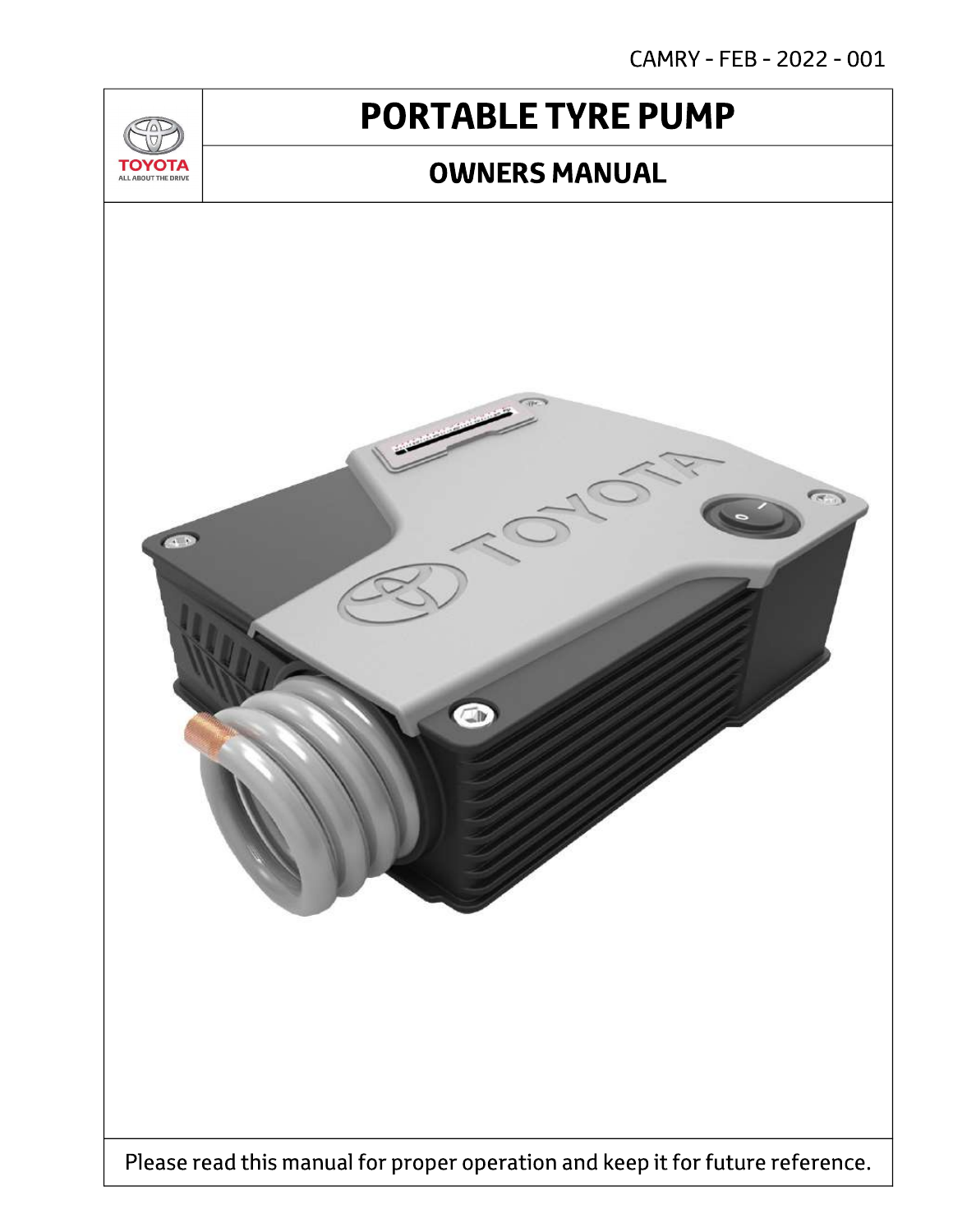CAMRY - FEB - 2022 - 001



# **TABLE OF CONTENTS**

## **PORTABLE TYRE PUMP**

| <b>Section</b> | <b>Title</b>                          | Page           |
|----------------|---------------------------------------|----------------|
| 1.0            | <b>Statements</b>                     |                |
| 1.1            | <b>Safety Instructions</b>            | 1              |
| 2.0            | <b>Getting Started</b>                |                |
| 2.1            | Product over view                     | $\overline{2}$ |
| 2.2            | <b>Features</b>                       | $\overline{2}$ |
| 3.0            | <b>Operating 12V-DC Tyre Inflator</b> |                |
| 3.1            | Description of operation              | 3              |
| 3.2            | Inflating tyres                       | 3              |
| 3.3            | Inflatables                           | $\overline{4}$ |
| 4.0            | <b>Product / Device specification</b> |                |
| 4.1            | Specification                         | 5              |

Please read this manual for proper operation and keep it for future reference.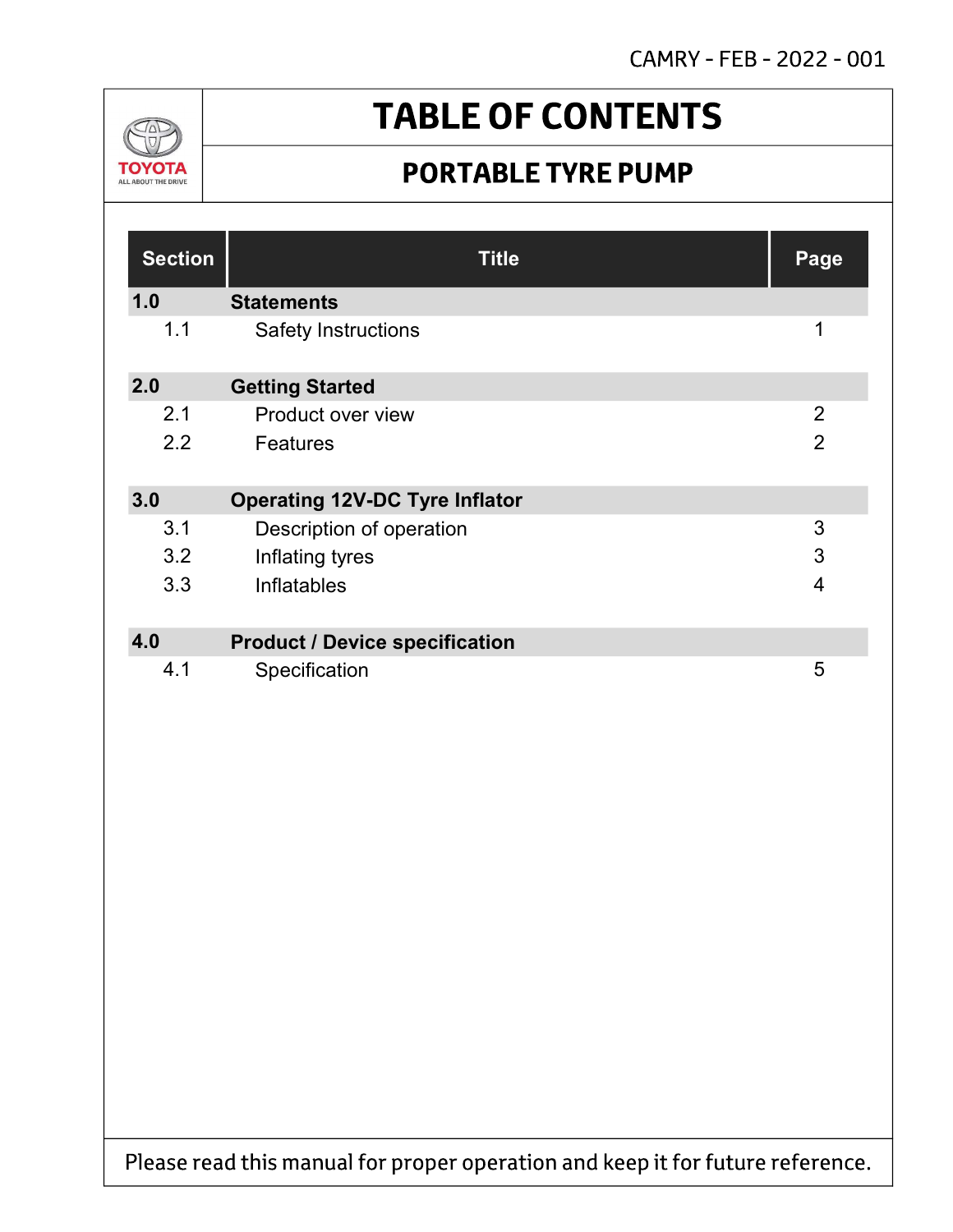

## **SECTION 1.0**

## **Statements**

#### Safety Instructions 1.1

### Warning

WARNING: Risk of bursting. Over inflating tyre can cause tyre to burst. Double check the rated pressure values recommended for your vehicle. (refer owner's manual)

### Caution

Be careful not to over inflate. Do not leave inflator unattended while the unit is running. Avoid bursting due to over inflation.

### Safety measurement in the event of a breakdown

Park the vehicle as far away as possible from flowing traffic. Switch on the hazard warning lights. Engage streeing lock and the wheels in the straight ahead position. Apply handbrake and engage gear into . All occupants should get out of the vehicle and wait outside the danger zone. Place warning triangle to alert traffic. Conform to traffic laws.

### Tips

- $\Box$  It is strongly recommended that you keep the vehicle's engine running while using the inflator to prevent discharge of your vehicle's battery. Inflator performance is also enhanced when operating inflator with vehicle engine running.
- $\Box$  Do Not leave the inflator unattended when the unit is in operation
- $\Box$  Pay attention to the pressure values of inflator when inflating. Prevent pressure values exceeding the value suggested by manufacturer. (refer owner's manual)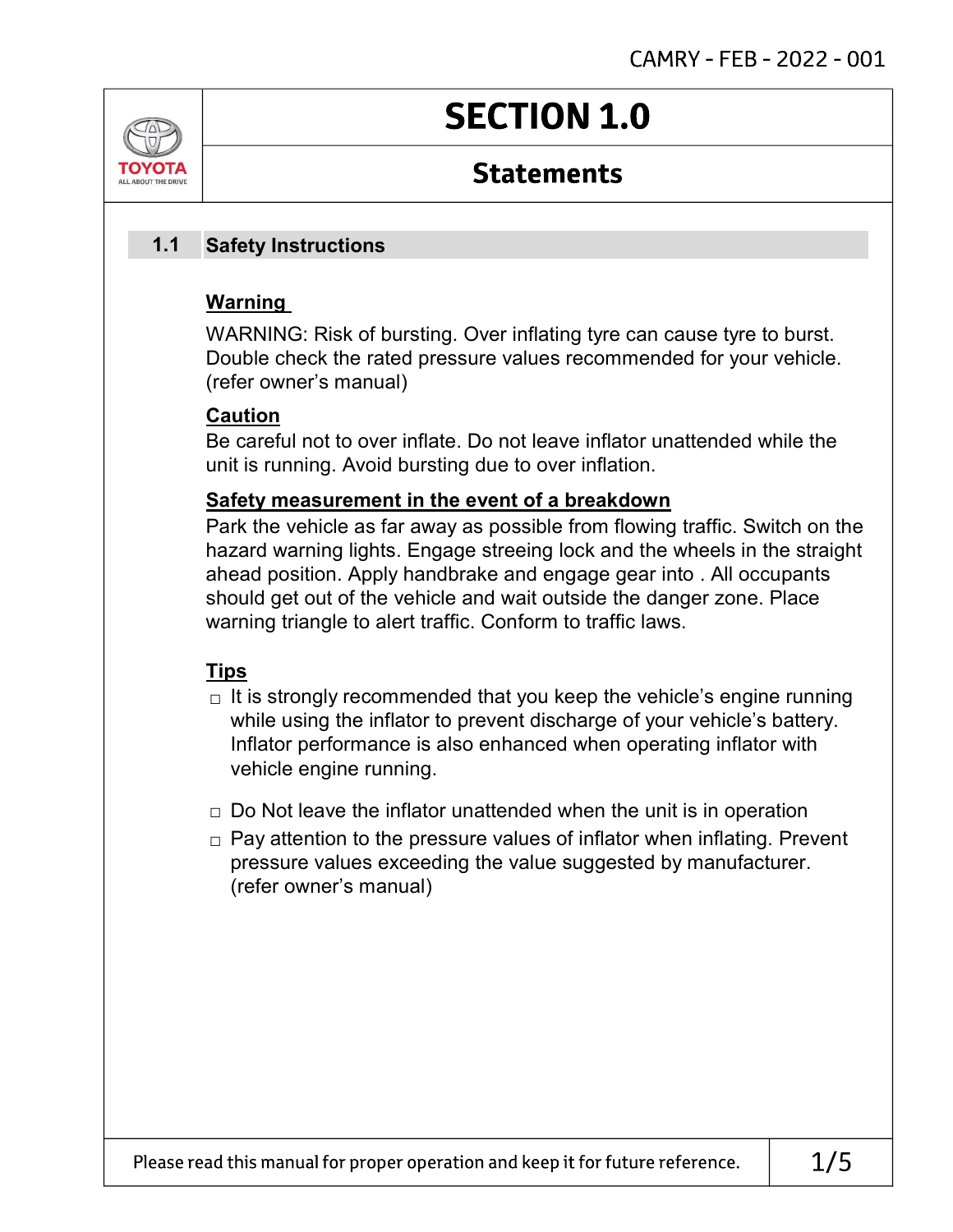

# **SECTION 2.0**

## **Getting Started**

#### Product Overview 2.1

The 12V DC inflator comes with a cigarette lighter plug that plugs right into your vehicle's cigarette lighter socket to inflate tyres, mattresses, balls and other inflatables.

#### Features 2.2

- □ Tyre inflator, with LED backlight and easy to read pressure gauge.
- $\Box$  Highly effective work light.
- □ Perfect for filling car & bicycle tyres, athletic balls, air mattresses, rafts, etc.
- □ Compact size for easy carrying and storing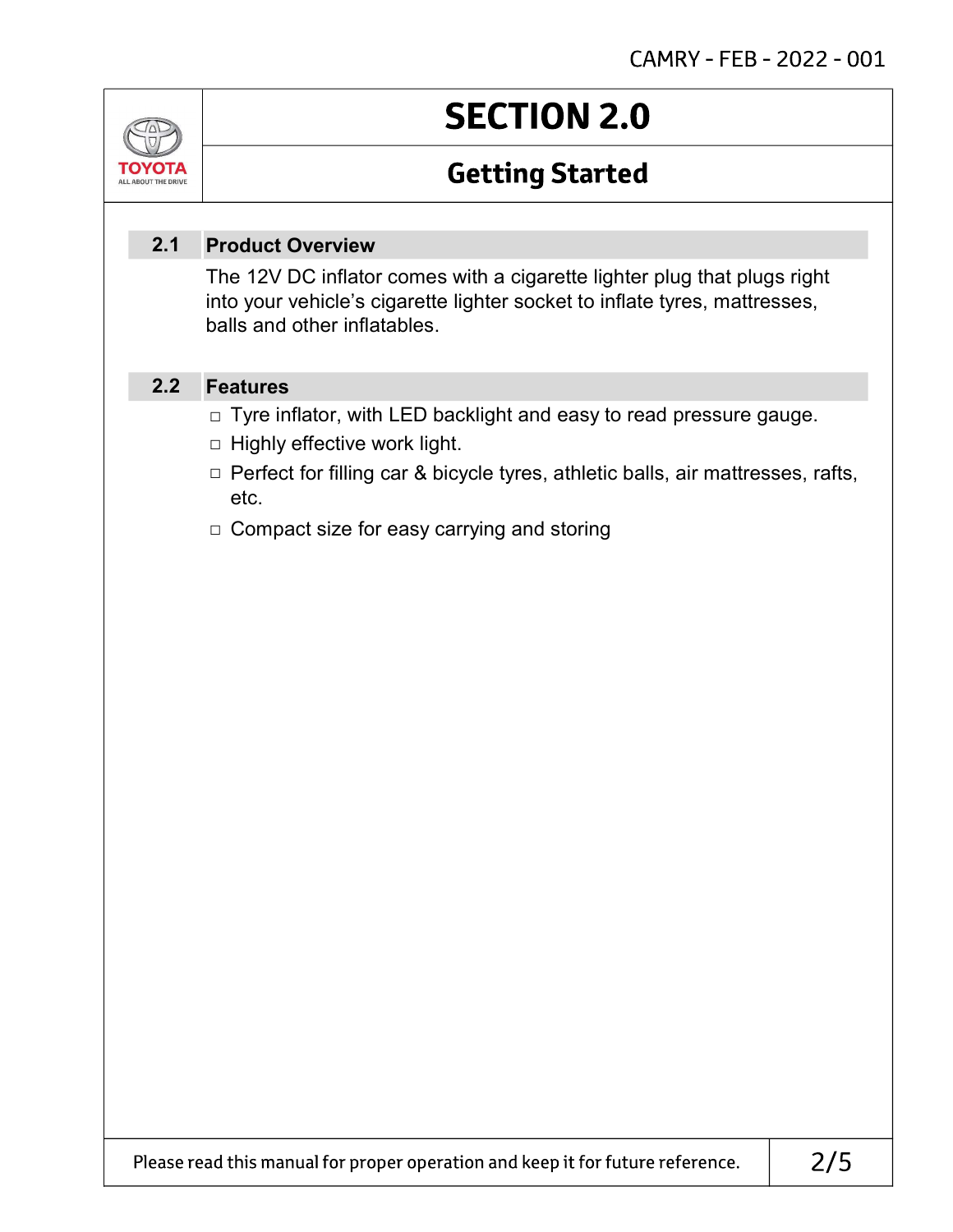

# **SECTION 3.0**

## **Operating Portable Tyre Pump**

#### Discription of operation 3.1

- $_\square$  ON/OFF switch:"ON" to start unit and "OFF" to shut off the power at the end of use.
- $_\square$  Pressure gauge: easy to read pressure values.
- $_\square$  Brass connector: used with the accessory of inflator or used to inflate standard tyre.
- $_\Box$  Inflation needle: attaches to brass connector to be used to inflate sport balls.
- $_\square$  Plastic nozzle: attaches to brass connector to be used to inflate toys and air mattresses.

#### Inflating tyres 3.2

- 1. Attach the brass connector on the end of the air hose to the tyre valve stem. (See Fig.1)
- 2. Be sure to screw the valve stem threads tightly. (See Fig.2).
- 3. To inflate simply plug the power cord into cigarette lighter socket.
- 4. With the vehicle running, place ON/OFF switch to "ON" position and begin inflation.
- 5. When pressure gauge reaches desired pressure, place the ON/OFF switch to "OFF" position. Disconnect the power plug and remove the brass connector from the tyre valve stem.





Fig 1. Fig 2.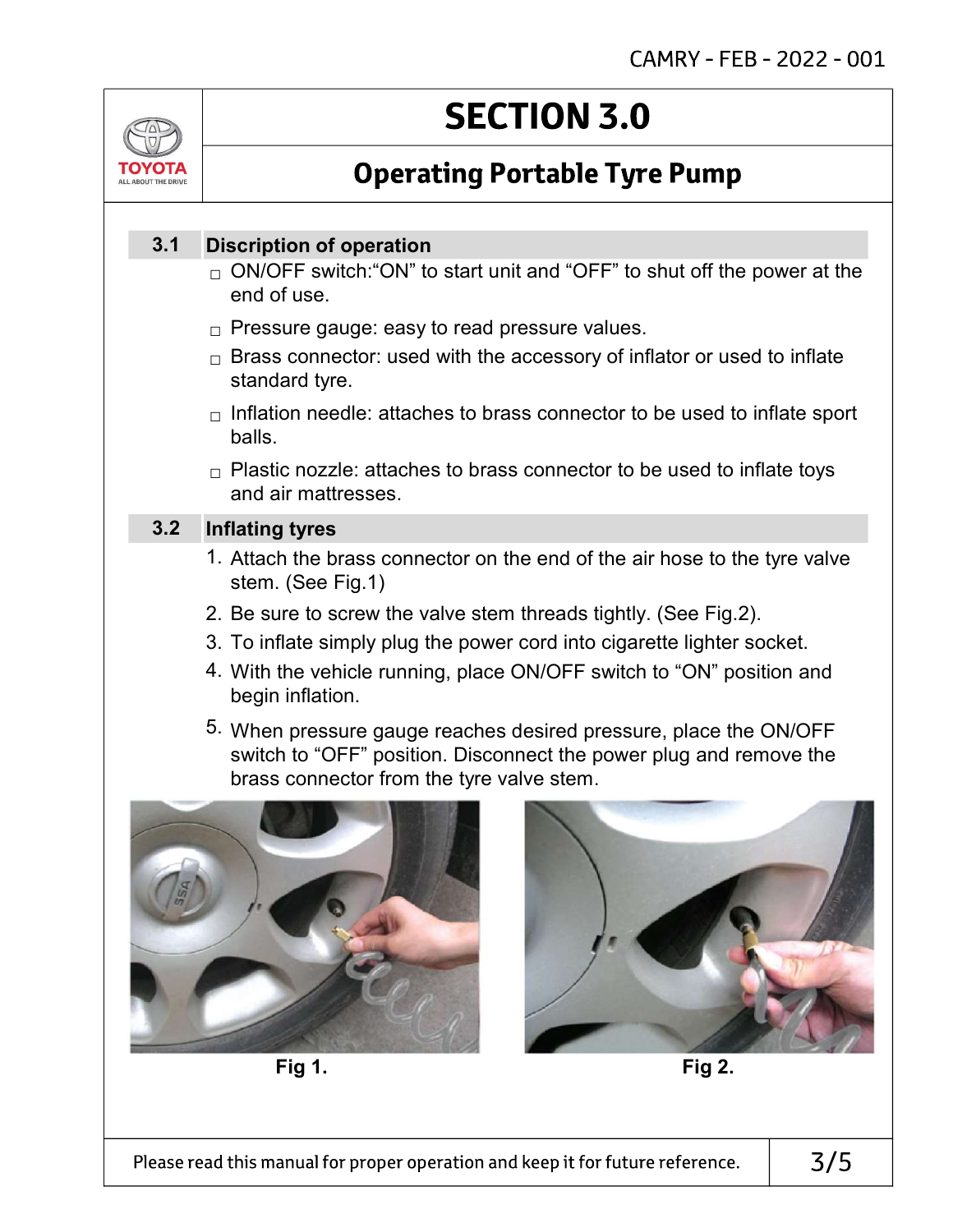

# **SECTION 3.0**

## **Operating Portable Tyre Pump**

#### Inflatables 3.3

### (Balls, Beach Toys, Air Mattresses etc.)

- 1. Attach the appropriate needle or nozzle to the brass connector.
- 2. Insert the needle or nozzle into the item that you wish to inflate.
- 3. Plug the 12Volt power cord on the inflator into cigarette lighter socket of the vehicle.
- 4. With the vehicle running, place the ON/OFF switch to "ON" position.
- 5. When the object is completely inflated to desired firmness, place the ON/OFF switch to "OFF" position.